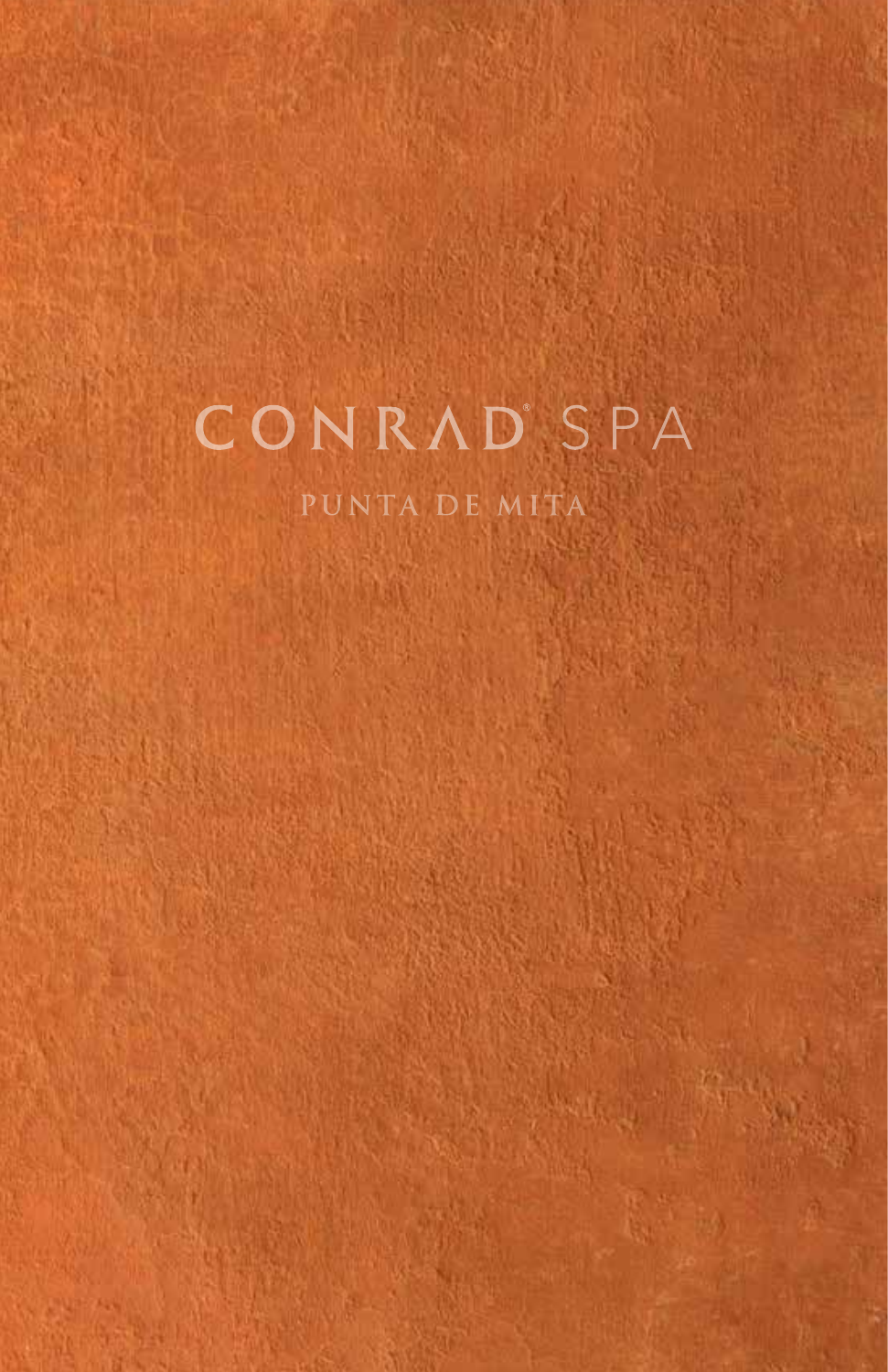

# **SPA NATURALLY**

Influenced by the ancient Huichol culture of Mexico long admired for its magnificence and mysticism, Conrad Spa invites you to discover meaningful therapies and treatments that evoke internal reflection and balance, relaxation, and self-discovery. Natural organic products are used in the spa and salon.

Designed to embrace the beauty and tranquility of nature, Conrad Spa is the very essence of our natural healing surroundings – the earth, sky, water, and fire. Choose an outdoor setting for your spa experience where draped massage tables are surrounded by a dome thatched room to allow comfortable temperatures while providing privacy and the feeling of being amid nature. Dip into the secluded spa pool to cool off after your steam in the Temazcal lodge, and spend your time under the breathtaking blue skies of Punta de Mita. Should you choose an indoor treatment, you may still take advantage of the pool and its splendor.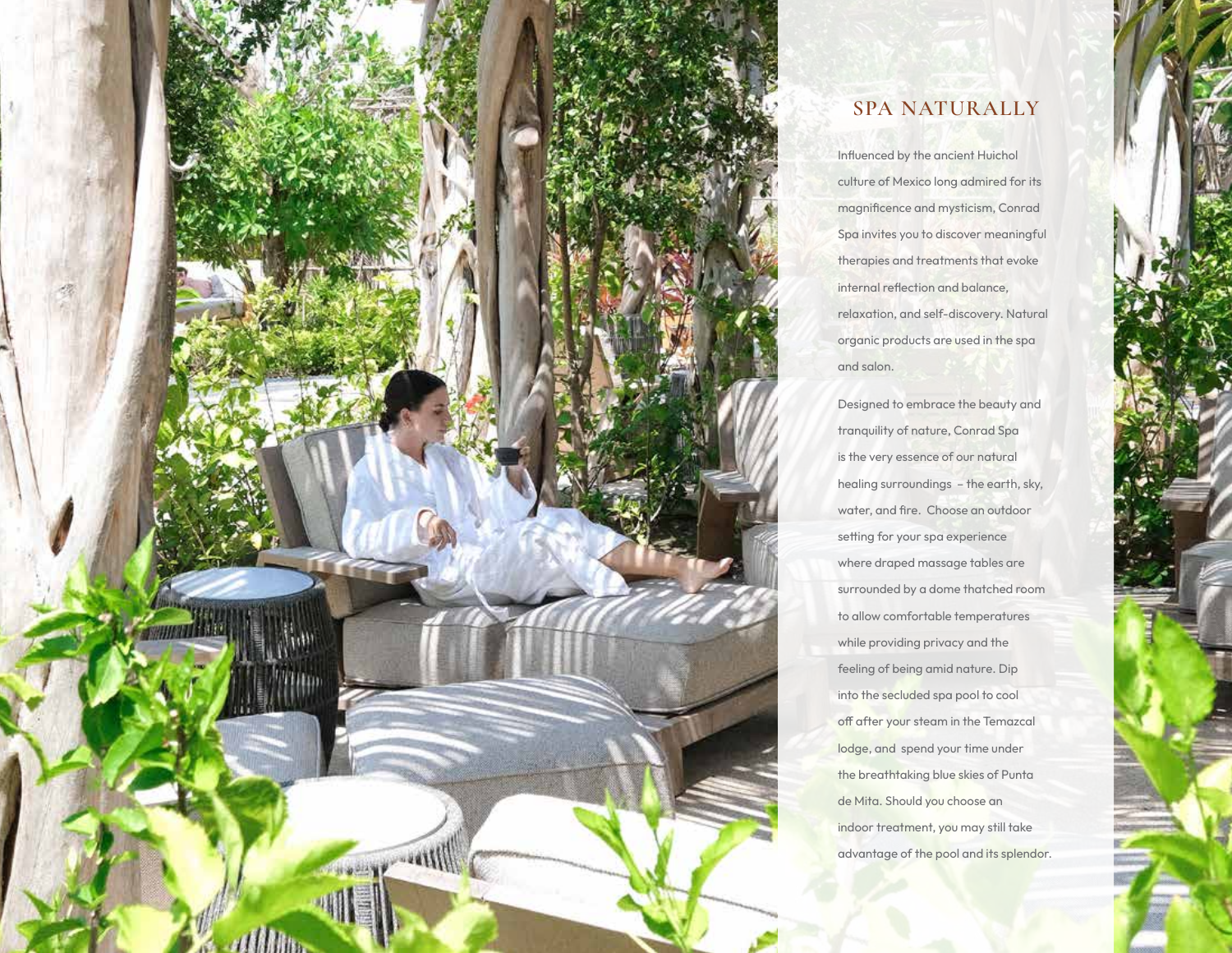# **HUICHOL-INSPIRED TREATMENTS**

## TEMAZCAL EXPERIENCE

#### 120 min

Indigenous cultures have long used the Temazcal as a curative ceremony to purify the body and heal the spirit through heat, herbal steam, chanting and meditative moments. The domed stone structure represents mother earth - sustaining and giving life. Those who enter come into a sacred space of natural and spiritual elements that promote a journey of self-discovery. Available for couples and small groups.

# XÍ ET ECACARÍ I YA SWEET HONEY FACIAL

#### 60 min

A moisturizing facial therapy that combines nourishing honey and hydrating cucumber to repair and bring deep benefit to the skin. Natural enzymes regenerate skin cells leaving it luminous and refreshed.

#### MARA'AKAME BODY TREATMENT

#### 120 min

Therapy begins with a healiag energy cleanse of local herbs and copal smoke to clear body, mind and spirit. Copal clay is applied to detoxify the body, followed by a massage to activate circulation and energy flow. The treatment ends with herbal poultices and a blend of Huichol- inspired oils to bring back balance and clarity.

#### YACA-ALOF SKIN QUENCHER

#### 120 min

Local aloe and yaca repair and hydrate sun-exposed body and face, leaving it luminous and renewed. Experience the deep cell regeneration of these natural fruit enzymes as you relax in a healing yaca-aloe glazed cocoon, while receiving a gentle scalp massage and organic facial to hydrate and pamper your skin.

#### PE'EETÏPI (DEEP REST) SIGNATURE MASSAGE

#### 60 min

A calming massage therapy that focuses on all the areas affected by travel. Local essential oils are used to help regulate sleep, relieve tension headaches and restore depleted energy through light pressure massage of the legs, neck, back and shoulders.

# HÏTÏARICA (AWAKENING) MASSAGE

#### 90 min

massage of the legs, neck, back and shoulders.<br>
HTTTARICA (AWAKENING) MASSAGE<br>
<sup>90</sup>min<br>Abalancing therapy using ancient techniques to relieve stress and fatigue while restoring balance.<br>Cleansing herbs and smoke clear ener A balancing therapy using ancient techniques to relieve stress and fatigue while restoring balance. Cleansing herbs and smoke clear energy blocks, while the therapist's healing touch and the application of warm stones release tension and relax the body.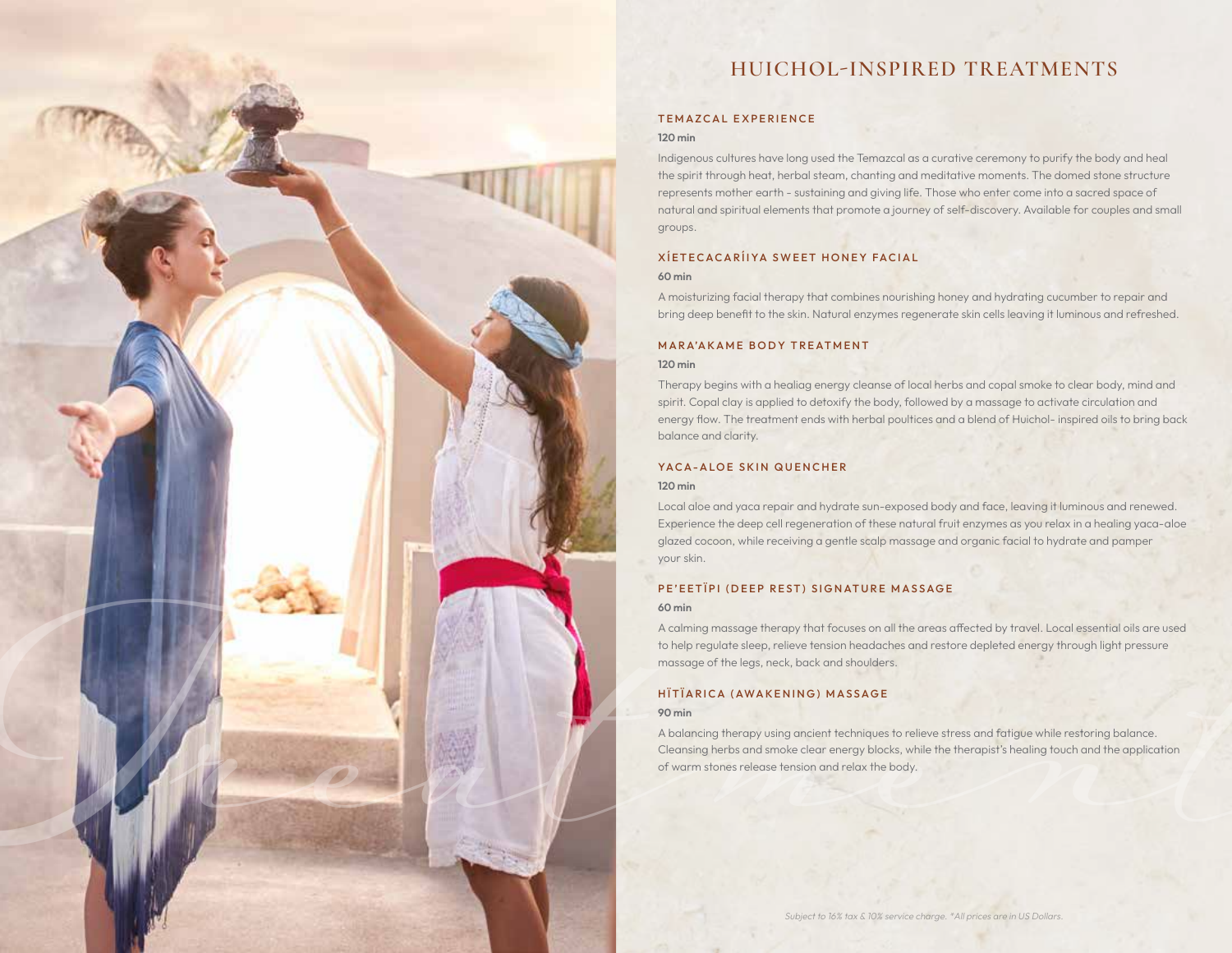# **MASSAGES**

# DEEP TISSUE MASSAGE

## 60 min or 90 min

This deep tissue massage experience is aimed to relieving sore muscles and improve recovery, helping to relieve the tension and stress of daily life, combining deep work with mobilizations and trigger points therapy. Performed by highly-skilled therapists to help to reduce tension and stress carried in the body.

# MELTING RELAXING MASSAGE

#### 60 min or 90 min

Tailored for specific needs or preference, this popular full-body Swedish-style massage offers a gentle intensity and is designed to increase circulation, enhance lymphatic drainage and promote relaxation. Using long, smooth strokes to relax muscles and stimulate the lymphatic/ circulatory systems.

# MOM-TO-BE MASSAGE

#### 60 min

Reward yourself with a relaxing therapy to ease the stresses and strains of pregnancy. Includes specific attention to legs and back, with a rejuvenating head and facial massage to ease tension.

# MUSCLE RELIEF FULL BACK MASSAGE

#### 60 min

Bask in relaxation as your back, neck and shoulders are scrubbed with a mixture of organic arnica and St. John's Wort. Then a muscle-relaxing balm is applied to the entire back, as the back is covered in a heated herbal therapy pack. Finish with a deep tissue back, neck and shoulder massage. Recommended for stress and back pain.

# HOT STONE MASSAGE

#### 60 min

This ancient geothermal technique is a combination of traditional therapeutic massage techniques and the application of hot stones at different temperatures, in order to release tension, eliminate toxins and improve circulation.

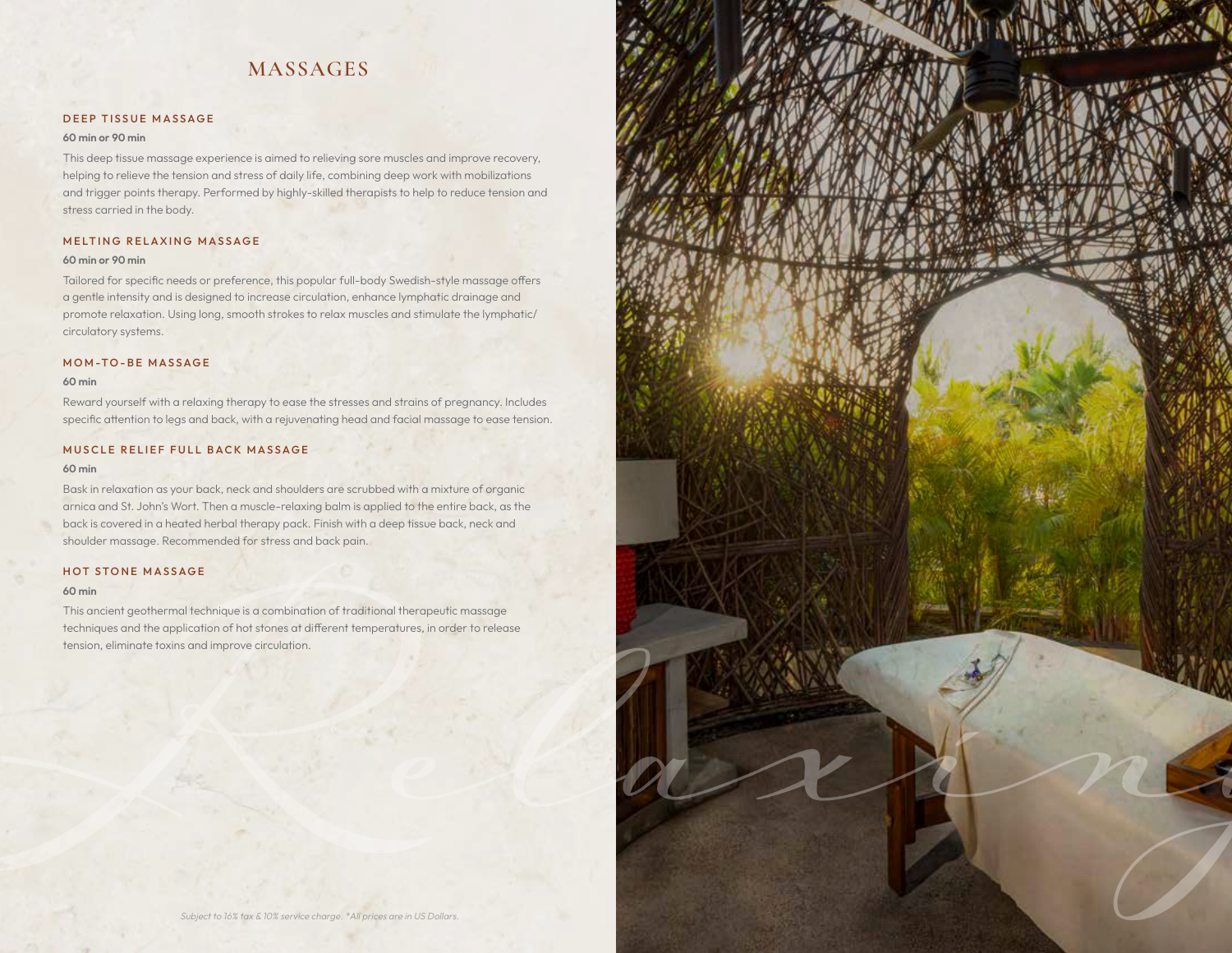# **FACIALS**

# HYDRATING FACIAL

## 60 min

This luxurious facial features our powerful Triple C Repair Serum (with carrots, cranberries and chardonnay grapeseed oil to stimulate collagen production and cell turnover) and our Coco-berry moisture masque (a luscious combination of chocolate, honey, aloe and blueberry to boost elasticity and deeply hydrate the skin). Finished with an infusion of our Cape Jasmine Youth Serum to firm and lift the skin while reducing wrinkles.

## CALMING FACIAL

#### 60 min

Our zen garden Calming Facial was specifically designed for extremely sensitive or allergy-prone skin. Our herbal cleansing milk and Neroli chamomile facial elixir feature an organic combination to help reduce redness while targeting fine lines, skin damage and inflammation. Finished with an infusion of our marrubium calming serum, our key to fighting redness and rosacea.

## PLANT POWERED FACIAL

#### 90 min

This facial is amazing for not only the way it smells but also the way it makes your skin feel. It has 44 plant ingredients embedded throughout and features a cold stone eye treatment. We consider this our greatest hits facial because we took some of the best products of all and built them into one amazing facial.

# PURIFYING FACIAL WITH EXTRACTIONS

#### 90 min

*Cleanse*

This raw earth purifying facial focuses on deep cleansing and skin purification. The deep cleansing scrub and purifying tonic will help eliminate redness and blemishes, while an infusion of lilac clearing serum will help tone and clear the skin naturally. Includes a Hungarian apothecary mud mask for deep detoxification.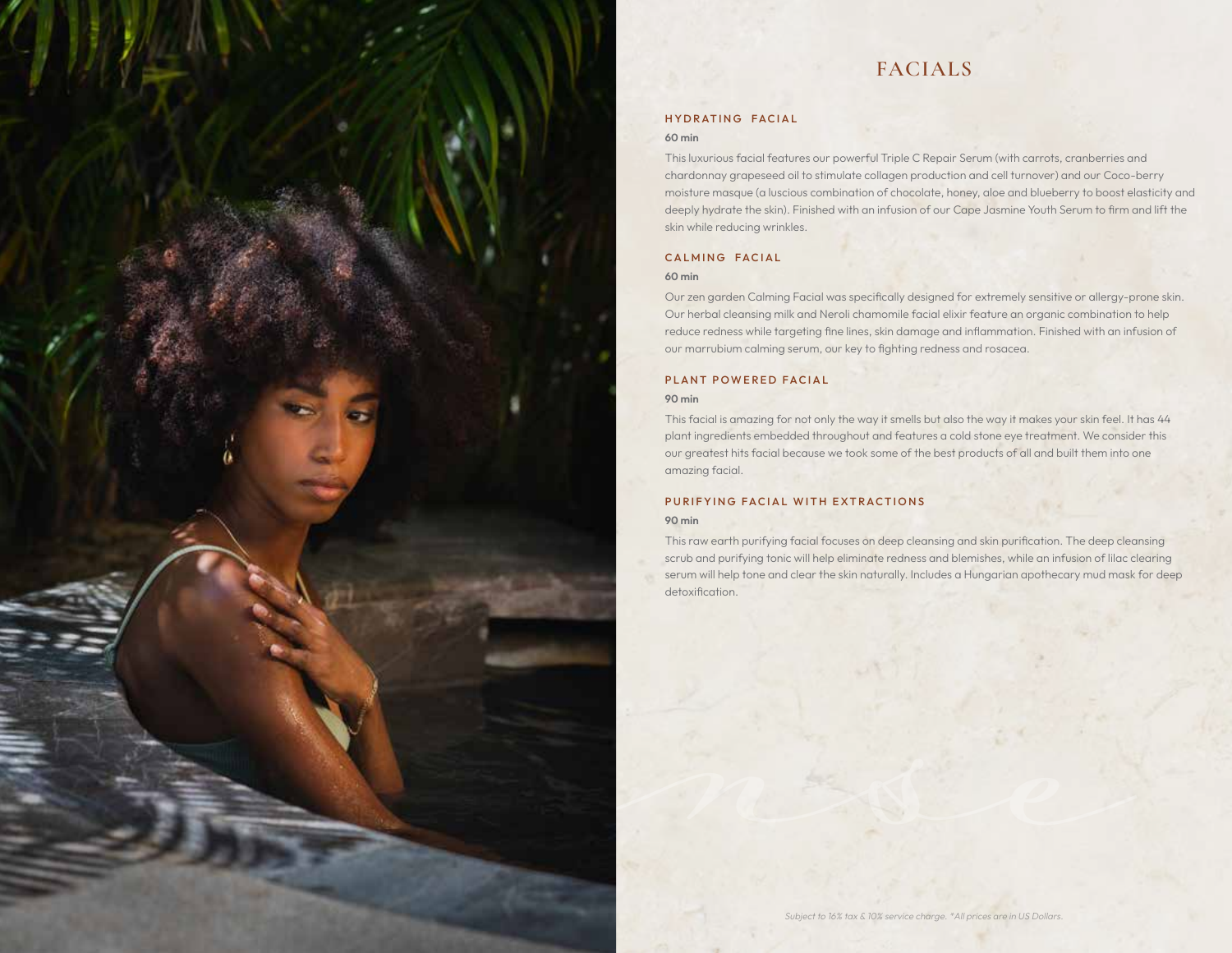# **TRANSFORMATIVE JOURNEY**

# HUICHOL CONNECTION

#### (experience for two)

Experience the best combination of our most significant and representative local experiences. Includes the following 3 treatments: Temazcal | Mara'akame Body Treatment | Xíetecacaríiya

## APOTHECARY EXPERIENCE

The best organic experience through the most exquisite selection of treatments, from us to your soul. Includes the following 3 treatments: Muscle Relief Full Back Massage | Aromatherapy Body Scrub | Hydrating Facial

# JOURNEY FOR TWO

Because the only way to enjoy better is with company. Includes the following 3 treatments: Calming Facial | Yaca-Aloe Skin Quencher | Melting Relaxing Massage

All our Spa Packages include access to the Spa facilities throughout your stay.

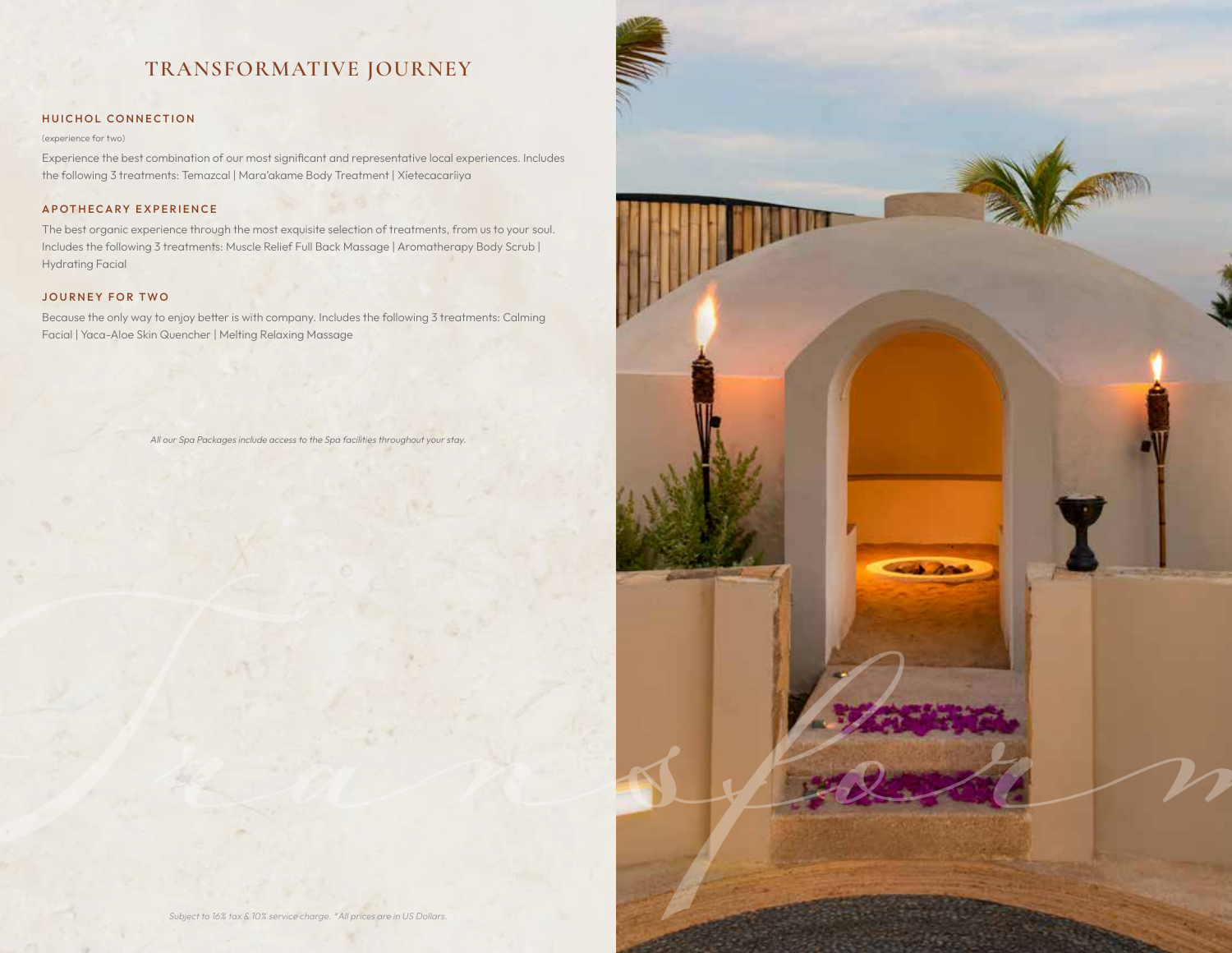

# **ADD-ON MINI TREATMENTS**

# LAVENDER FOOT RITUAL

#### 30 min

In this special version of our Organic Foot Ritual, your feet will be deeply exfoliated and nourished with lavender, blueberries, and healing organic oils. Warm herbal therapy and a foot massage will deeply relax your soul.

# VINTAGE LAVENDER HAND RITUAL

## 30 min

Revitalize your hands with this hydrating hand treatment, featuring warm lavender compresses, sugar exfoliation, heated herbal therapy and hand massage.

# SKIN RESCUE FACIAL

#### 30 min

Experience a soothing infusion of healing herbs with our Skin Rescue Facial. Featuring medicinal herbs that effectively target damaged skin and offer soothing, healing properties. Enhanced with a treatment of our hand-infused St. John's Wort Oil for complete after sun care.

These treatments have a duration of 30 minutes and must be accompanied by another treatment of at least 60 minutes.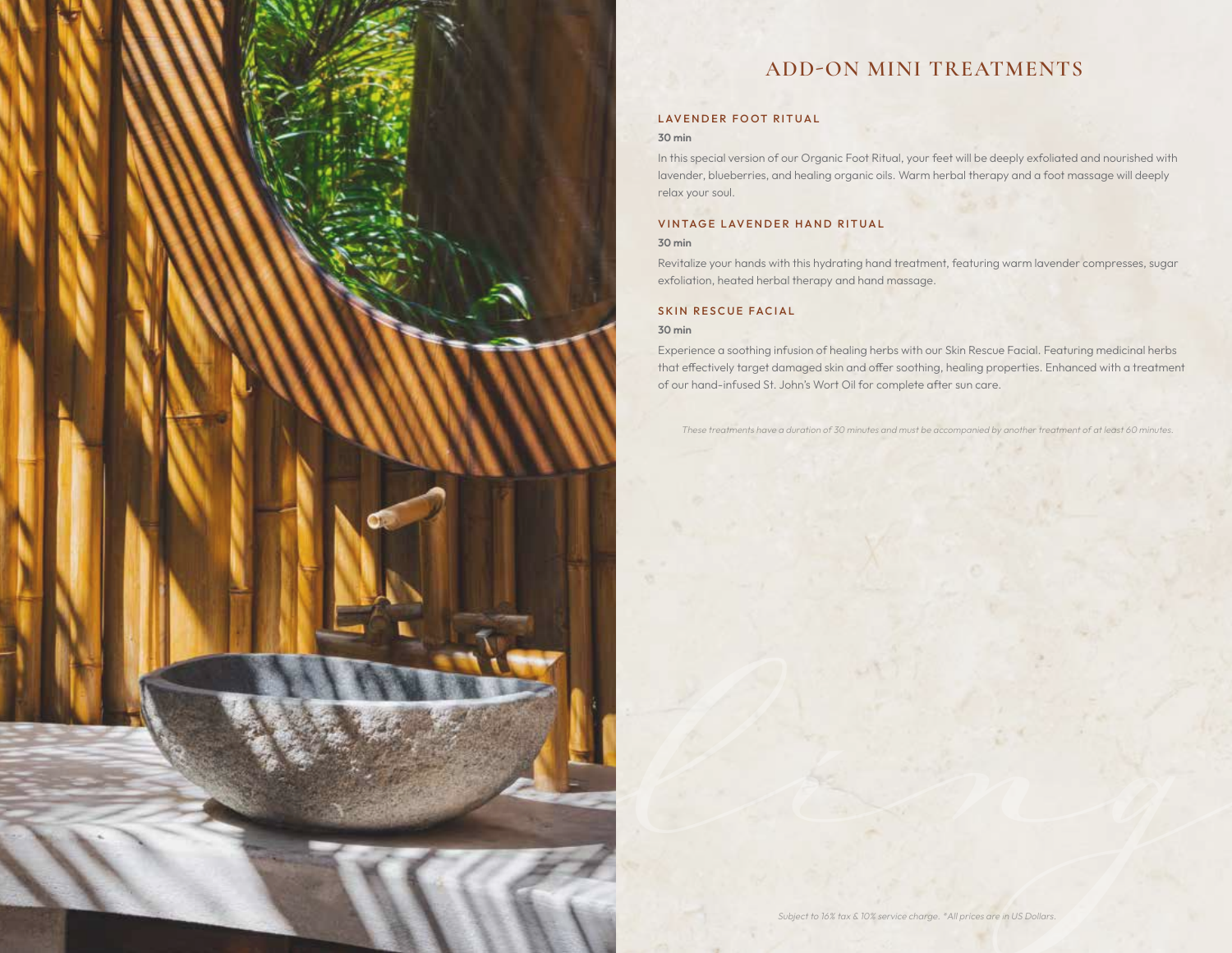# **SALON**

Live the ultimate experience of relaxation with our hair salon treatments, our talented hairdressers will offer you a mini washout treatment for every look.

Haircut | Hair Style | Full Hair Treatment | Makeup | Bridal Hair Style | Bridal Hair Makeup

#### MANICURE

# 60 min

Experience the benefits of our manicure and take it to the treatment level, in this experience we carefully mix up scrubs, creams, and lotions. Get the opportunity to choose between your favorite scents. You have complete control of your experience, making your treatment much more relaxing.

#### PEDICURE

#### 60 min

Using salts, mud, scrubs, and mineral creams blended with signature scents, we create this personalized experience, which is not only a beauty treatment for your feet, but also an energizing lift for the skin. Our deluxe treatment includes a foot soak in salts and minerals, an exfoliation, and a foot massage with hydrating lotions to potentiate skin hydration.

Gel or Shellac Removal | Gel or Shellac Application

# **SPA HOURS OF OPERATION**

Therapy services from 10:00am to 8:00pm

#### SPA ENVIRONMENT AND AGE REQUIREMENTS

Our facilities are an adult sanctuary. Guests must be 16 years of age or older. For the safety of our teenage guests, therapies for guests aged three to 15 years old are at the discretion of management, and after a parent or guardian completes a health history and consent form. There must be a parent or guardian present during the course of services. Please note that children under 16 years are not allowed to enter to the hydrotherapy areas, including saunas, pools or relaxation areas.

We recommend that you to arrive 30 minutes before your first scheduled appointment. This gives you time to familiarize yourself with the facilities and relax before your treatments.

Please note, all therapies end on time, regardless of start time.

# HEALTH MATTERS

Please inform us of any health conditions at the time of booking (e.g., high blood pressure, a heart condition, allergies, pregnancy). Consumption of alcohol before, during, or directly after spa treatments is not recommended. You will also be asked to complete a medical history form upon arrival, so we can better customize your experience to your needs.

## THE ATTIRE

**RENEXATERE**<br> **RENEXATERE**<br> **RENEWING CONDECITIER**<br> **RENEWING CONDECITY (AND THE CONDECITY CONDECITY)**<br> **REGISTER AND CONDECITY CONDECITY (AND THE CONDECITY)**<br>
OUTER PERSIS FOR BRIDGE POWER, INTERNATION CONDECITY (AND COND You will receive a robe and sandals to wear between therapies and a locker for your personal belongings. Our therapists are highly trained in draping procedures to ensure your complete privacy; however, for your comfort, undergarments may be worn during treatments. Swimsuits are required in some areas.